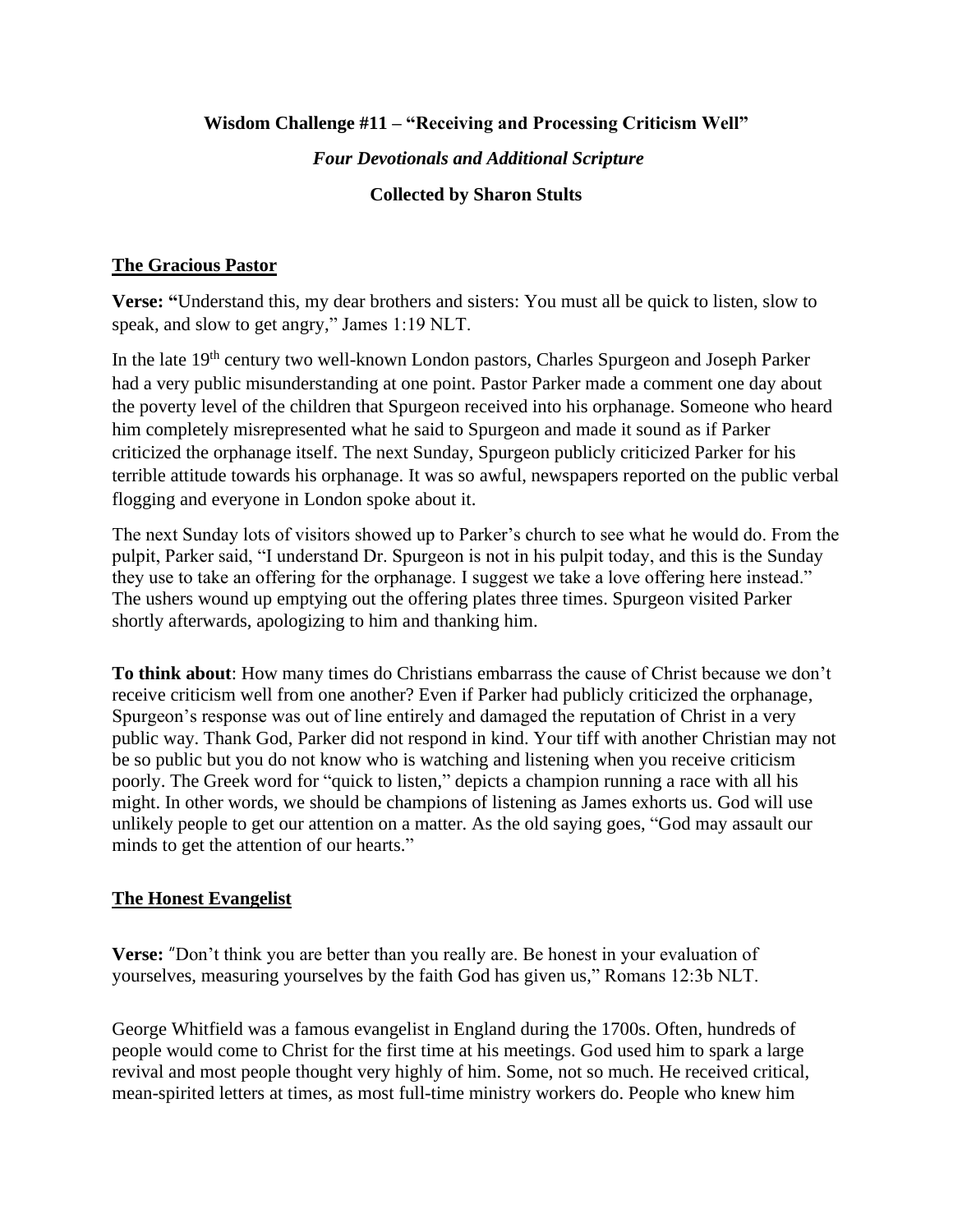reported that sometimes he would become discouraged by the hate and mockery in some of the letters.

Then, Whitfield decided that the best approach with these folks was to simply be open and honest. Here is what he wrote back to one of his fiercest critics: "I thank you heartily for your letter. As for what you and my other enemies are saying against me, I know worse things about myself than you will ever say about me."

To think about: My husband and I have long loved George Whitfield. His combination of fire and humility is so appealing to us, we named our first Labrador after him. I think one of the reasons I can respond badly to criticism is because it attacks that persona I'm trying to project to people. God wants authenticity. It disarms critics when we agree with them. "You know, let me think about that. There is probably some truth in what you are saying." Maybe offer an apology for upsetting, disappointing or hurting them. Come on, we know when someone's over the target about who we really are, we just don't want to admit it. What if we did? How different would the body of Christ be if we didn't have to work so hard to get each other to own up to our flaws?

## **The Thick-Skinned Contractor**

**Verse: "**Hear us, our God, for we are despised. Turn their insults back on their own heads. Give them over as plunder in a land of captivity. **<sup>5</sup>** Do not cover up their guilt or blot out their sins from your sight, for they have thrown insults in the face of the builders," Nehemiah 4:4 NIV.

A man named George Washington Goethals oversaw the building of the Panama Canal. It was the toughest building contract he had ever handled. The climate and geography created a lot of natural obstacles for the project. An even bigger challenge was all his armchair critics back in the United States who declared he'd never finish such a project. One day, one of his workers asked him, "Are you ever going to send back a reply to your critics?"

"Yes," said Goethals.

"When?"

"When it's finished," Goethals answered back.

Sometimes we need to completely ignore unjust and untrue criticism, simply not waste brain space and emotional energy on it. Holy Spirit will give us wisdom as to which criticism needs to be dismissed completely. Remember, Satan wants to sidetrack you any way he can. Getting you to be hurt, upset, or negotiating with demonized people works for him, not you. Nehemiah had to blow off demonically inspired critics repeatedly in the rebuilding of Jerusalem's wall. If he had stopped to keep engaging with those wicked men, the wall might never have been rebuilt. Ask God to help you discern whether criticism should be considered or ignored.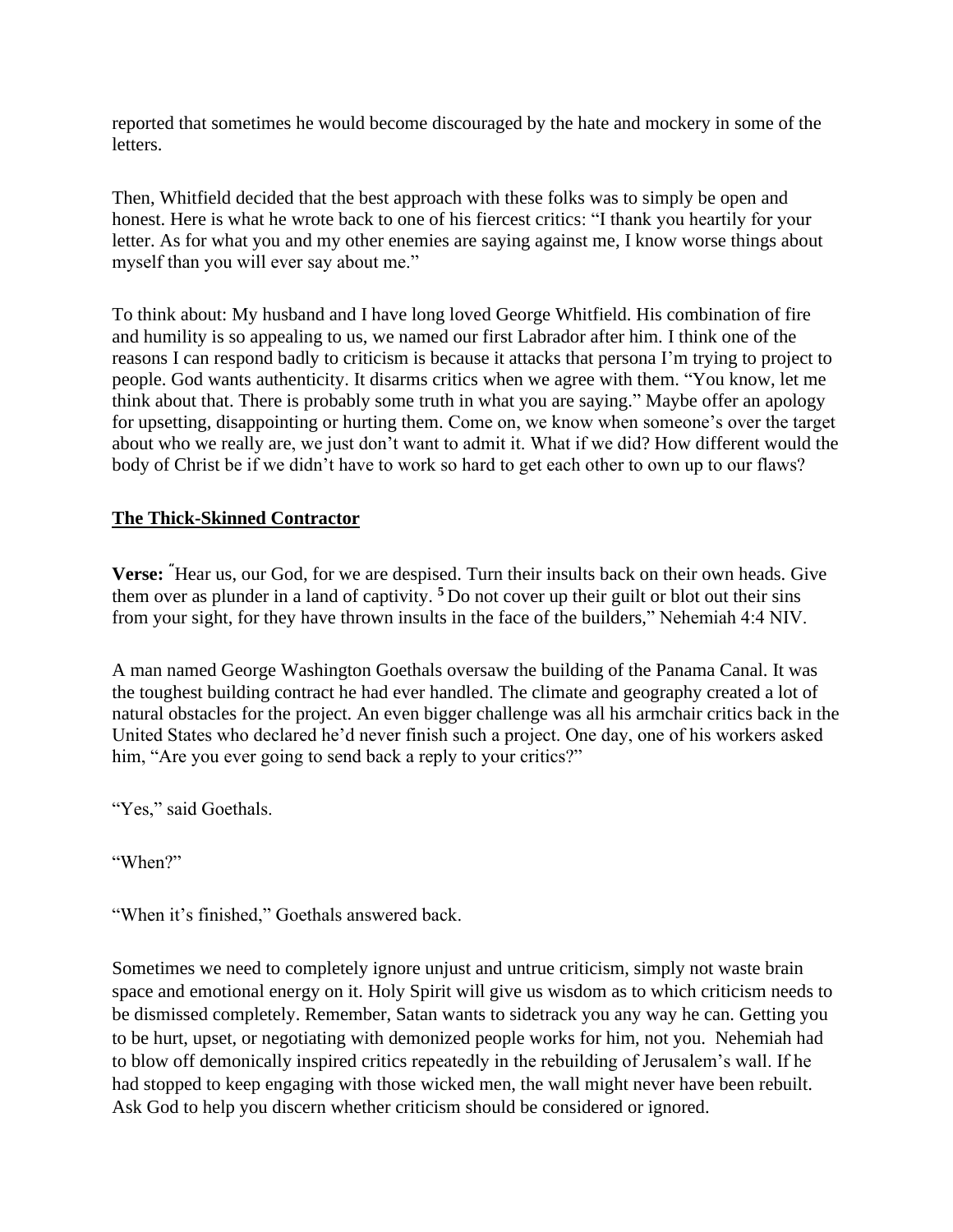## **The Persistent President**

**Verse: "**Obviously I'm not trying to win the approval of people, but of God. If pleasing people were my goal, I would not be Christ's servant," Galatians 1:10 NLT.

One day, an army officer who worked under President Abraham Lincoln asked if he could write a newspaper article to answer back all the administration's critics, specifically the Committee on the Conduct of the War. This is Lincoln's reply. "If I were to try to read, much less answer, all the attacks made on me, this shop might as well be closed for any other business. I do the very best I know how —the very best I can, and I mean to keep doing so until the end. If the end brings me out all right, what is said against me won't amount to anything. If the end brings me out wrong, ten angels swearing I was right would make no difference."

Some of us become obsessive when we are criticized, even leaders. We know we are doing what God called us to do and we are determined to convince everyone we are doing right things. This wastes valuable kingdom time. All filled-with-fire Christians face opposition. Again, Holy Spirit will help those who ask for discernment. You cannot ignore all criticism but neither can you answer all of it when it comes to the tune of dozens or hundreds of dislikes or emails in a day. President Lincoln's comments encourage me as to hearing from God and plowing forward. He was a man of prayer who agonized over his decisions. I know he took great pains to listen to critics. He specifically selected them for his cabinet and often heeded their advice, but always considered it. ("Team of Rivals" by Doris Kearns Goodwin) Only Holy Spirit can tell us which criticisms to ignore and which to ponder and then act upon.

# **Helpful Scripture**

If your brother sins, go and show him his fault in private; if he listens to you, you have won your brother. Matthew 18:15

A gentle answer turns away wrath, but a harsh word stirs up anger." Proverbs 15:1

The ear that listens to life-giving reproof will dwell among the wise. Whoever ignores instruction despises himself, but he who listens to reproof gains intelligence. Proverbs 15:31-32

The way of a fool is right in his own eyes, but a wise man listens to advice. Proverbs 12:15

Know this, my beloved brothers: let every person be quick to hear, slow to speak, slow to anger; for the anger of man does not produce the righteousness of God. James 1:19-20

Brothers, if anyone is caught in any transgression, you who are spiritual should restore him in a spirit of gentleness. Keep watch on yourself, lest you too be tempted. Galatians 6:1

Faithful are the wounds of a friend; profuse are the kisses of an enemy. Proverbs 27:6